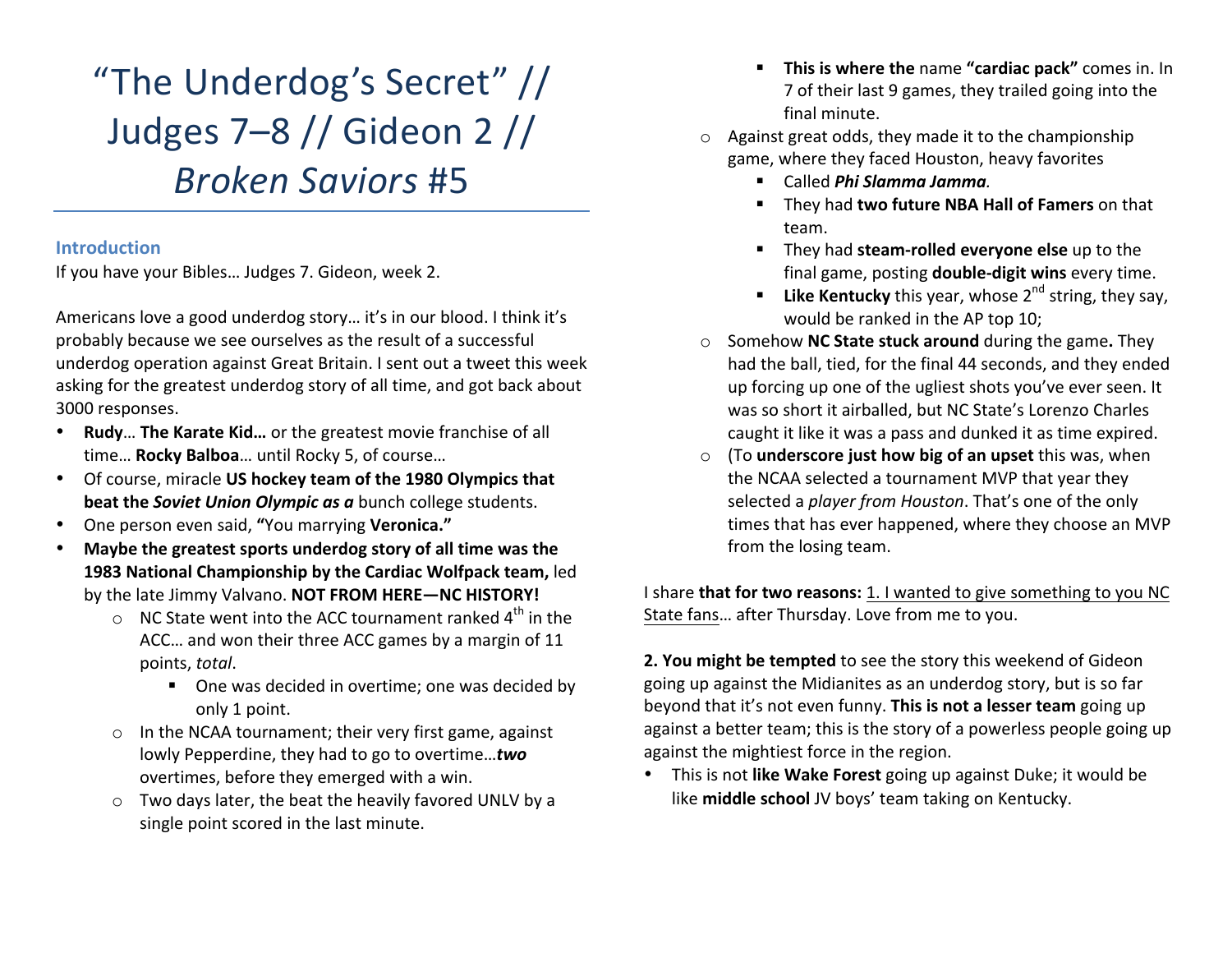#### **Review**

Last week we saw that God had sent the Midianites into Israel to chasten them... but when Israel cried out in pain God had compassion and raised up a deliverer for them, Gideon.

### Gideon was not, as I explained to you last week, your typical hero.

When we first encounter him, he is cowering in fear in a hole. But God turns him into a man of bravery by assuring him of his presence with him. (And the most important lesson we learned from that was that "**God doesn't call the brave; he makes brave those he calls."**)

#### **Well, at the end of chapter 6 God tells Gideon to go mount a**

**resistance against** the massive marauding Midianite militia... and **Gideon, true to form,** demurs, and God reassures him through a couple of special signs—the famous fleece tests—that he will give him the victory.

[7:1] Then Jerubbaal (remember, that is Gideon's nickname; it means "Baal-tail whooper") and all the people who were with him rose early and encamped beside the spring of Harod. And the camp of Midian was north of them...

[2] The LORD said to Gideon, "The people with you are too many for *me to give the Midianites into their hand, lest Israel boast over me, saying, 'My own hand has saved me.'*

- You ought to really **marinate** on that statement... It's one of my favorite OT verses: "The people with you are too many for me to *give the Midianites into their hand, lest Israel boast over me,* saying, 'My own hand has saved me.'"
- (You can learn so much about how God works in your life through that statement.)

[3] Now therefore proclaim in the ears of the people, saying, *'Whoever is fearful and trembling*, let him return home and hurry away from Mount Gilead." Then 22,000 of the people returned, and 10,000 remained.

- "Whoever is fearful and trembling..." I wonder if Gideon tried to go with them? God was like, "Not you, Gideon."
- Now, you **could actually make the argument** that this may have been a **smart move**. 10,000 brave soldiers might be better than  $32,000$  where  $2/3$  are wimps.
- But the next part makes absolutely no sense....

[4] And the LORD said to Gideon, "The people are still too many. Take them down to the water, and... Every one who laps the water with his tongue, as a dog laps, you shall set by himself. Likewise, every one who kneels down to drink." [6] And the number of those who lapped, putting their hands to their mouths, was 300 men... (because, who does that?) 7] And the LORD said to Gideon, "With the 300 men who lapped I will save you and give the Midianites into your hand, and let all the others go every man to his home."

- You say, "**Oooh... what's the symbolism** in keeping the ones who lap like a dog? Does this prove that God loves dogs more than cats?"
	- $\circ$  Well, first, that doesn't need proving; it's inherently obvious in nature... but there's no absolutely no symbolism in what happened.
- It was just a random test designed to get rid of 97% of the army.

Think about this: God intentionally weakened Gideon's army. There is so much to learn from that.

# **1. When God wants to use us, he often will weaken us.**

- **God never delights** in hurting us... but **God wants us** to trust him, to depend on him. That's the **most important thing** we can ever learn in life.
	- o So **sometimes God reduces** the size of our army so we have no choice but to trust him.
	- o You say, "What do you mean by 'reduce the size of your army'?"
		- § Health;
		- § job;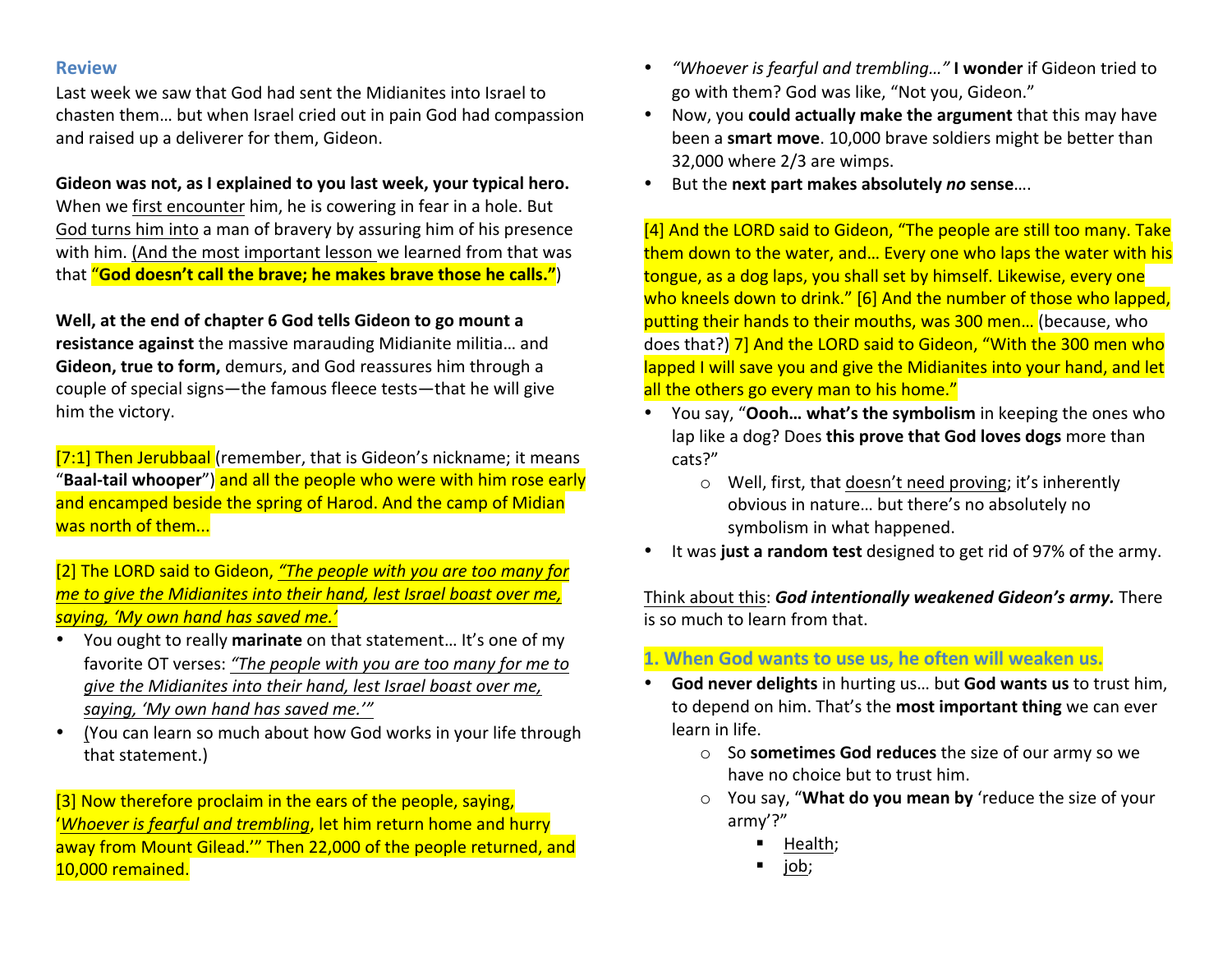- could even be **your marriage**.
- $\circ$  I'm not saying God is the one doing any of those things directly; just that God's sovereign purpose behind them might be teaching you to lean into him like never before.
- Here is **another statement** to marinate on (given it before)  $-$  *If dependence is the objective, weakness is an advantage.* Think about that: *How could weakness ever be an advantage*? If it **makes you lean** into Jesus, where real power is, it's an advantage.
	- o If was **when your husband failed** you that you learned you could rely on your heavenly Father.
	- o It was **when you got laid off** that you learned that you could trust your heavenly Supplier.
	- o **When you were alone,** it was then you learned God would be the FRIEND WHO STICKS CLOSER...
	- $\circ$  **Weakness forces you to lean** into God, and there and sometimes only there can you learn the four words that can absolutely transform your life: *GOD IS ALWAYS FAITHFUL.*
		- Sometimes you'll never know he's all you need until he is all you have!
- The Apostle Paul said it this way, *"Therefore I will boast all the more gladly about my weaknesses, so that Christ's power may rest* **on** me." 2 Corinthians 12:9
	- Brag about your *weaknesses*? "Here's another place I'm 'subpar.' Here's another place I've failed." GLADLY.
		- $\circ$  *But it was there he was able to put on display Christ's power, not his own.*
	- You see, if I brag on my strengths, you may sit there and say, "I wish I were more like him, but I can't be." But if I brag on my weaknesses, and tell you about what Christ's power has done through them, you will say, "Wow, I have access to what he has access to!"
	- **Effective preaching, I HAVE TOLD YOU, is one beggar telling a bunch of other beggars where to find bread.** And maybe the **best thing I can do** to help you toward that is make you understand that I'm a beggar, too.
- Or let me show it to you in another place: **1 Peter 1:7** says that your faith (i.e. your confidence in God's goodness and grace) is "more precious than gold."
	- $\circ$  In whatever "battle" you are in, what is the greatest asset that you have?
	- o In the **battle to provide for yourself**... what would be more valuable than GOLD?
		- **EXECORDING THE PETER**, the greatest asset you can have in any situation is faith in God's goodness...
	- o **Elyse Fitzpatrick,** who will be speaking here with me on Mother's Day, applies this to parenting. In **Give them** *Grace*: how many books on parenting, Christian books, that guarantee success in parenting if you just follow these Biblical points...
		- However: She points out that God was a perfect **father and 1/3** of angels and the two humans he created left... She's like, "So, you think you'll be able to out-technique God?"
		- She says the really dangerous problem with thinking there is a foolproof way of parenting is it keeps us from the one thing we most need, to cast **ourselves** on the mercy of God to work in our kids' lives, which is the one thing he responds to. Not perfect technique, but hope in his mercy...
- What keeps us from the riches of God's power is we feel like we have our own riches and don't need God.
	- o This is **one of the most important spiritual** truths you can ever learn: your strengths are more dangerous to you than your weaknesses, because your strengths keep you from hoping in God's mercy.
	- $\circ$  **To be saved means** to come to a point where you know you can't save yourself and you fall on the mercy of God. Utterly unrighteous; utterly hopeless. He does it all.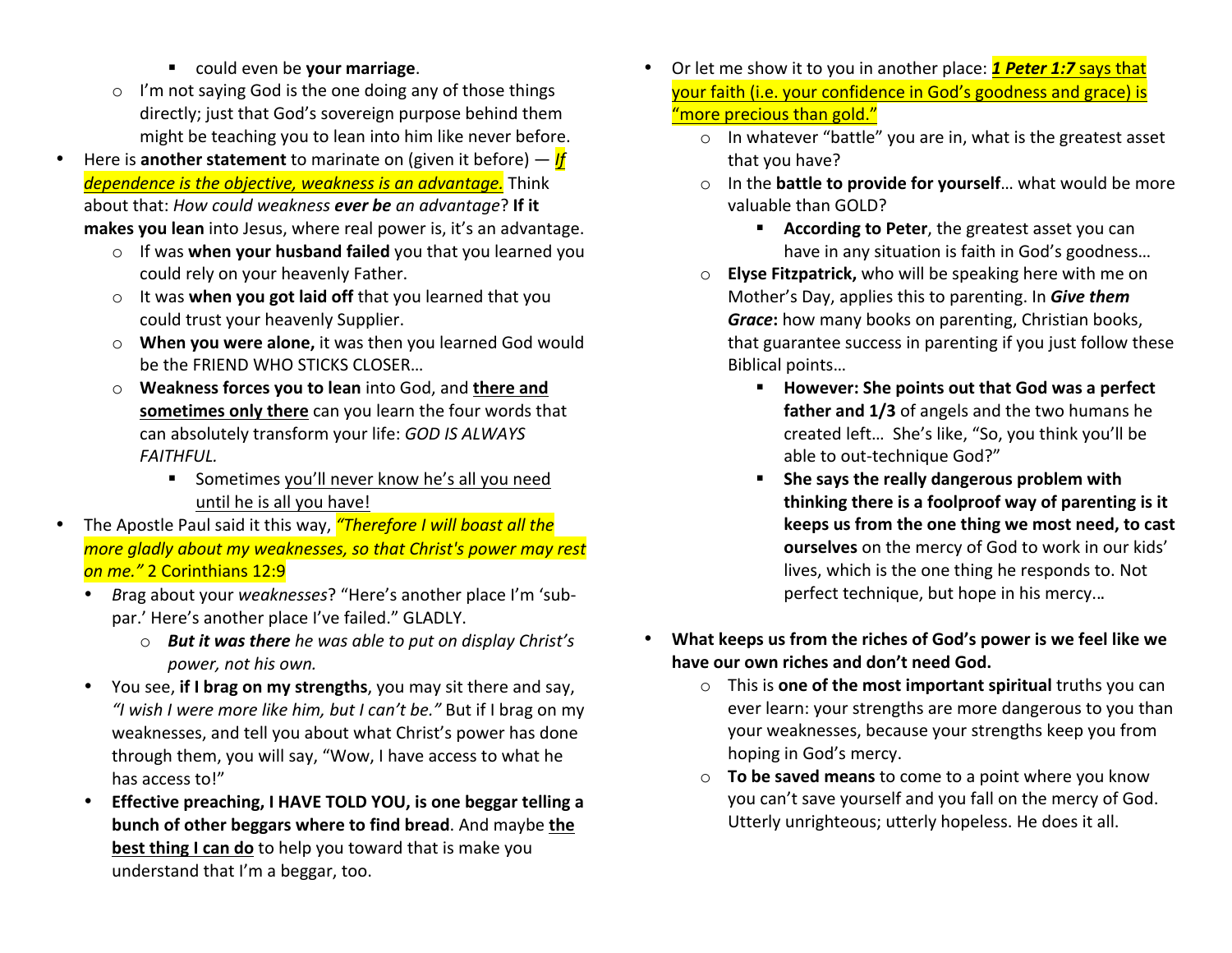- $\circ$  **To be used by God means** you come to a point where you realize how absolutely impotent you are, and you fall in hope in God's mercy.
- So God sometimes weakens us to bring us to that point. Write this down: "It is doubtful whether God can bless a man greatly until **he has hurt him deeply." A. W. Tozer**<sup>1</sup>
	- o **Sometimes to get you to lean into his power**, he has to reduce your army.
	- o *So he lets you fail* 
		- (Two of the most growing seasons of my life came *through failure: one was a failure in something I* was trying to do; the other was a failure in my *courage.)*
- **So, listen... I** want you to rethink what God might be doing in your *life***. Maybe you are experiencing an army reduction right now...** and I want you to be open to the essential lesson God is showing you in it.
	- As I was thinking through this this week, I was reminded of **this story I've you the story** of the LITTLE BIRD flying south for the winter. But he got a late start, so he got caught in a snowstorm. The storm was so bad that ice formed on his wings and he couldn't even fly. He went down for a crash landing, and couldn't get back up. He thought, "Great. Now I'm going to freeze to death." But then suddenly a cow came and drops manure on him. The little bird is like, "Awesome... I am going to freeze here, and now I have manure dumped on me. But then the manure thaws his wings and he can fly again. When he realizes what is happening, he gets so excited that he started to **chirp and sing**. But **this attracts a cat**; who comes and eats him. We can learn 3 lessons from this story:
		- o **Lesson 1:** Not everyone who drops manure on you is *your enemy.*
		- **Lesson 2:** Not everyone who digs you out is your friend.
- o **Lesson 3:** When you're in manure, sometimes its *helpful* to keep your little chirper shut...
- Because God might be doing something amazing.

### "[God] wants you to have something far better than riches and gold, and that is helpless dependence upon him." **Hudson Taylor**

The second thing God is trying to teach us through the reduction of Gideon's army is that... (and this is another common theme in Judges)

# **2. God would send salvation not through human might, but the weakness of humble obedience.**

- I explained this before: Not only is each story in Judges teaching us, the book of Judges as a whole has a message for us...
- A rather odd trajectory is established in Judges
	- o **The book of Judges opens with Joshua**, who was a mighty general in charge of a strong, Israelite army.
	- But then we have **Ehud, a left-handed, crippled leader...**
	- o After that there's **Deborah**, a female judge, who teams up with the other heroin of this story, Jael, a housewife with a frying pan.
	- o Now Gideon, whose army God has whittled down to 300!
	- o In a few chapters, we'll come to **Samson**, who fights all by himself…
	- o And after the book of Judges, we come to David... a scrawny shepherd boy who writes songs and defeats a giant with a slingshot all alone while all of Israel stands on the sidelines and watches.
- *You see, we are going from strength to weakness*. (**Business mentor:** We like graphs that go up; this one is going down.)
- This points us toward something really important. God would send salvation into the world not through a King who would conquer *the world's armies with a superior army, but by one who would lay* down in his life in service and humility and obedience.
- Time and time again in Jesus' life we are confronted with the weakness of Jesus.

 

<sup>&</sup>lt;sup>1</sup> A. W. Tozer, *The Root of the Righteous*, 144.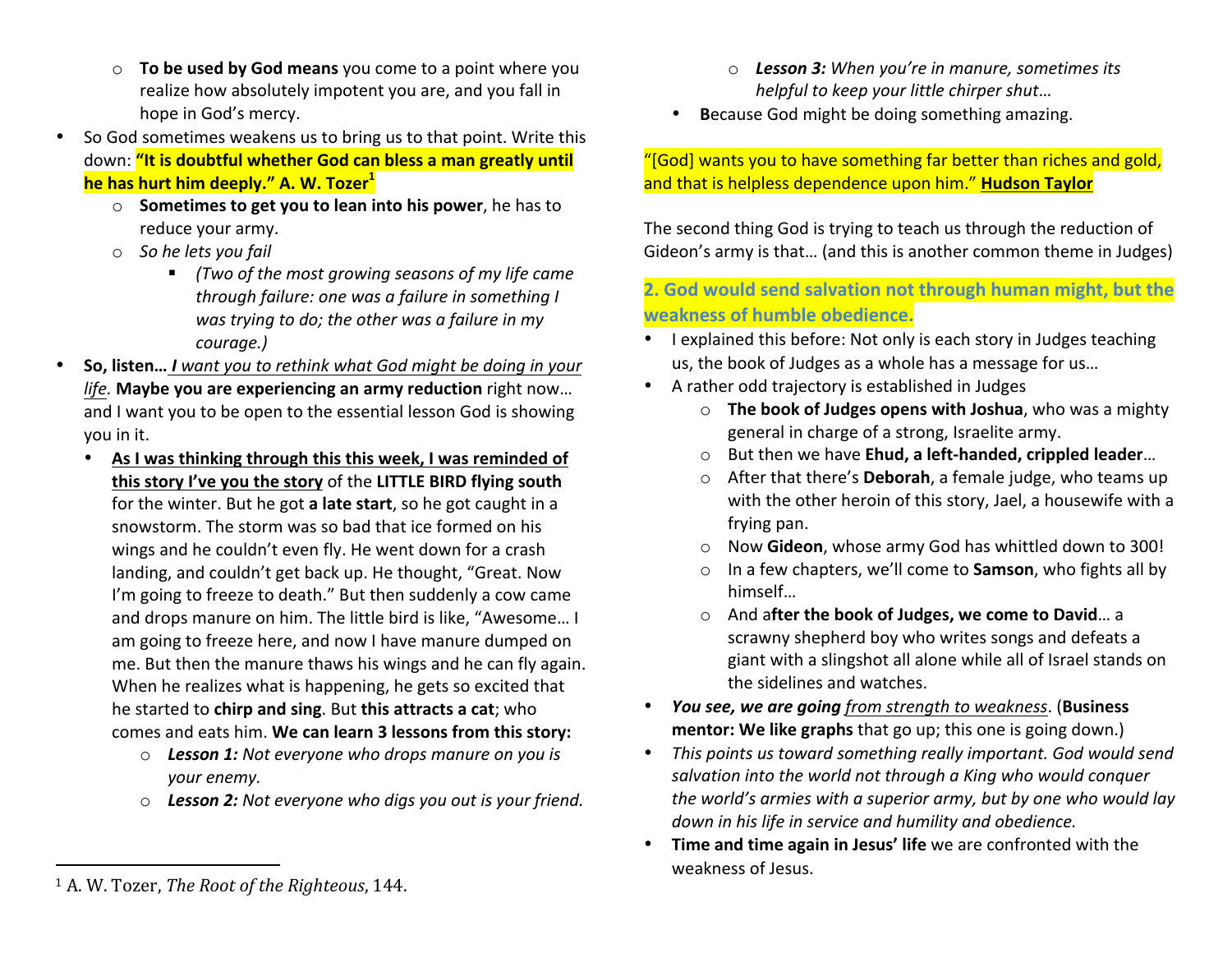- o **Before his trial, we find him washing** the disciples' feet, the activity of the lowest form of servant there.
- o **During his trial,** he is maligned, mocked, and spit upon, unable, it seemed to defend himself
- o He's **so weak he can't even carry his cross**... someone has to help him
- o He **dies with his hands stretched out**, nailed to a cross, an ultimate picture of weakness.
- But *through that*, God brought a resurrection.
- This is how it happens. We humbly obey; God brings power.
- You see, it's the **same for you**. You faithfully obey, in your weakness:
	- o You *keep sharing* Christ
	- o You keep *patiently parenting* your child
	- o You refuse to *give up praying* for lost son
	- o You *endure the scorn* and the pain of injustice without getting retribution
	- $\circ$  And God sends a miracle.
- **GOD DOESN'T SEND MIRACLES THROUGH HUMAN MIGHT, BUT THROUGH FAITH AND HUMBLE OBEDIENCE**
- **The Faithful Woodpecker**

Well, God's got Gideon's army down to the size he needs it...

[9] That same night the LORD said to him, "Arise, go down against the camp, for I have given it into your hand. [10] But if you are afraid to go down, go down to the camp with Purah your servant.

[12] And the Midianites... lay along the valley like locusts in abundance, and their camels were without number, as the *sand that is on the seashore* in abundance. [13] When Gideon came, behold, a man was telling a dream to his comrade. And he said, "Behold, I dreamed a dream, and behold, a cake of barley bread tumbled into the camp of Midian and came to the tent and struck it so that it fell and turned it upside down, so that the tent lay flat." [14] And his comrade answered, "This is no other than the sword of Gideon... God has given into his hand Midian and all the camp." Don't miss the humor here. The picture of Gideon is **not of a spear or a hurricane;** he's **not even a hurled rock**; he's a tumbling piece of bread.

- What **team chooses this** as its mascot? We're the "biscuits."
- But this biscuit flattens a might tent. Now, I'm not much of a **camper**, and if you threw a piece of bread at a tent I set up, it just might fall over. But that wouldn't happen to a normal tent.

Gideon recognizes in this that God is reassuring him: [15] As soon as Gideon heard the telling of the dream and its interpretation, he worshiped. And he returned to the camp of Israel and said, "Arise, for the LORD has given the host of Midian into your hand."

The third thing we learn from this story is

## **3. God patiently deals with faltering faith**

- I find it really comforting in this story how God takes such time and patience to reassure Gideon. We picture God as this one up in heaven saying, "If you don't have absolute confidence in me all the time, I will reject you." But that's not what we see here, is it?
	- o **Mark 9:22,** a **man with a sick son** came to Jesus and says, "Jesus, if you are able to do something, have pity." I would expect Jesus to respond with an "If...? What's wrong with you? Don't you know who I am?" Instead he says, "Everything is possible for those who believe." The man's **response:** "I believe, help my unbelief." Now, at this point, if I were Jesus, I would have said "Well, a double-minded man is unstable in all his ways. Go memorize some Scripture and come back when you're ready to go all-in." Jesus' response: he healed the boy.
- **Do you doubt?** It's ok. Ask your questions. Ask God to reveal his faithfulness to you.
- But also consider #4...

# **4. At some point, you have to take the risk**

**Think about what is going on in this scene**. Gideon is afraid, and God is **trying to reassure** him. So God tells him to go deep into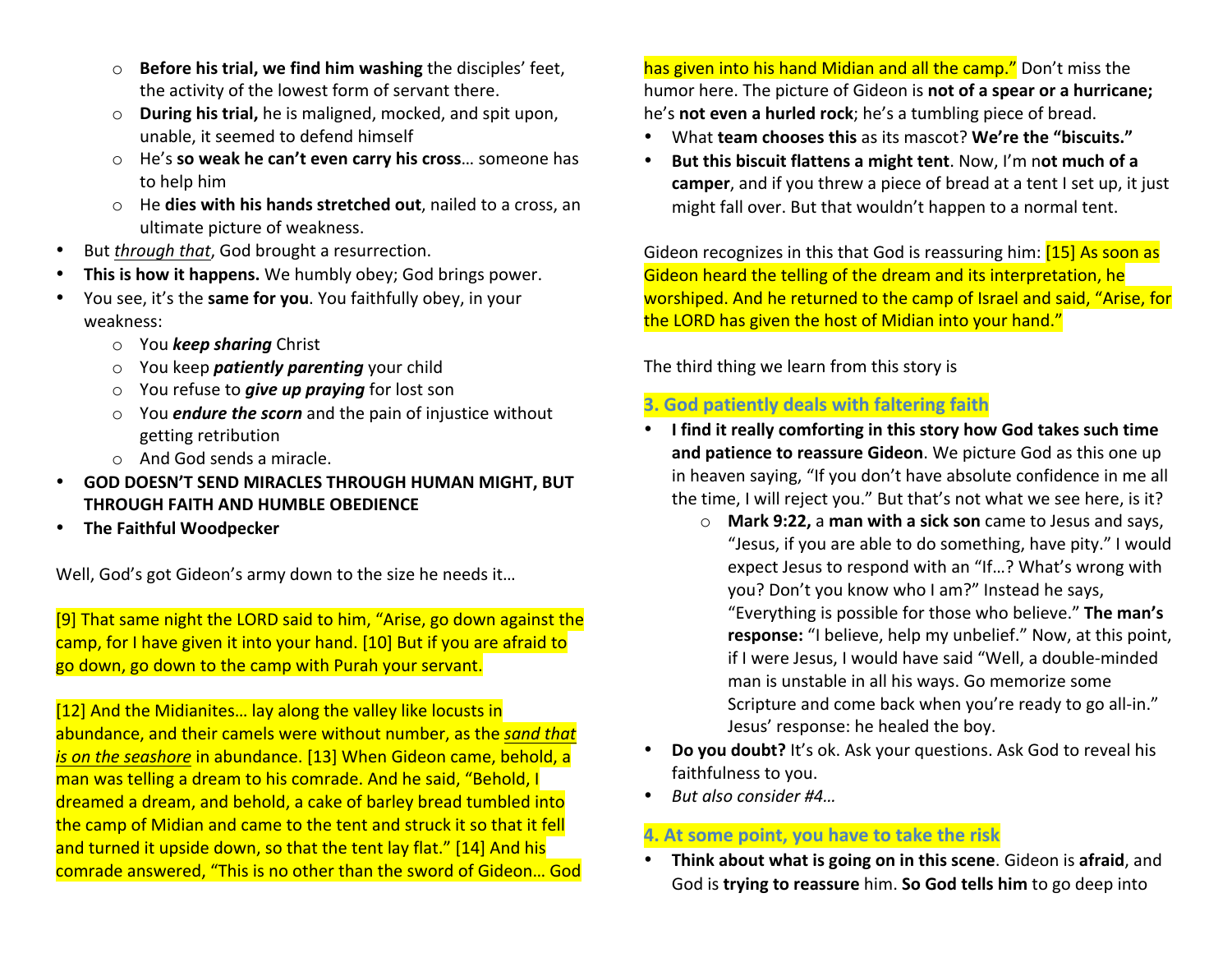the Midianite camp, close enough to overhear a conversation in a Midianite tent...

- o **If I were Gideon**, I would have said, "Hey, God, maybe you could give me that assurance *out here*? I've got that fleece **right here... I'll close my eyes and count to 10, and when I** open them maybe you could have folded it up into an origami structure of some kind.... I don't know if you get **this or not,** but I'm afraid, so the last thing I want to be doing is sneaking alone into the Midianite camp at night."
- What the lesson? God will patiently develop your faith, but it requires you from time to time to take steps of faith of your own.
- Here's how faith works: God reveals a little, you take a step. God reveals *a little more*; you take a step. Scripture says, "Draw near **to God**, he will draw near to you." (TWO MEN ON A STAGE)
- If you are waiting on God to answer *all* your questions before you'll believe, you'll never get there. Take that first step, and he'll explain more as you go. LAMP UNTO MY FEET. WE USUALLY WANT A SPOTLIGHT, SHOWING US THE END. GOD SAYS, 'ONLY ENOUGH FOR THE NEXT STEP.'
- **GOD DEVELOPS OUR FAITH BY INVITING US TO TAKE OUR OWN STEPS OF FAITH.**
	- o We've all heard of **birds that teach their young to fly** by pushing them out of the nest. (Think of that from the **perspective of the little bird**! *WHAT ARE YOU DOING...*) The mother bird knows the little bird is ready to fly

**So Gideon divides the men into 3 companies of 100 each**, and gives each one a trumpet, a jar and a torch. NO SWORDS He tells them, "Light your torch and put it in the jar. Then we're going to line the valley wall, and when I blow my trumpet, each of you are going to blow yours and then smash your jar and raise your torch."

They waited until,  $vs.$  [19]... at the beginning of the middle watch, when they had just set the watch. [20] Then the three companies blew the trumpets and broke the jars. They held in their left hands the torches, and in their right hands the trumpets to blow. And they

cried out, "A sword for the LORD and for Gideon!" [21] Every man stood in his place around the camp, and all the army ran. They cried out and fled. [22] ...the LORD set every man's sword against his comrade and against all the army.

**So here's how this worked**. Usually, a torch and a trumpet signified a whole battalion. HE PLACES THEM AROUND THE VALLEY...

And the **smashing of the jars** would have sound like hundreds of thousands of swords being raised. So, in the dark, this wouldn't have seemed like 300 men, it would have seemed like tens of thousands.

They did it at the beginning of the middle watch, which means that 1/3 of the Midianite army was returning into the camp from being on guard duty;  $1/3$  were getting up to go out on duty; and  $1/3$  were still fast asleep. Well, just at the moment the Israelites blow their trumpets, smash their jars and all these torches appear. Everyone is groggy, it's dark, and you have what seems like thousands of soldiers lining the canyon above you. And a bunch of soldiers are coming abck into the camp, so you assume that these people coming back into the camp are attacking you, and, in the dark, they all kill each other.

**THE END.** And they all live **happily ever after...** except for the Midianites, of course. But not a single Israelite casualty. WHICH LEADS ME TO LESON 5

### **5. God can turn weakness itself into strength**

Now, let me point out **something cool** here... God never explained to Gideon how to conduct this battle. Gideon seems to come up with this on his own out of his own **cowardly noggin'.** 

God's reduction of Gideon's army forced him to come up with a new plan, and it was a better plan-because it resulted in a victory that didn't cause a single Israelite casualty. So Gideon's weakness actually became the source of his strength.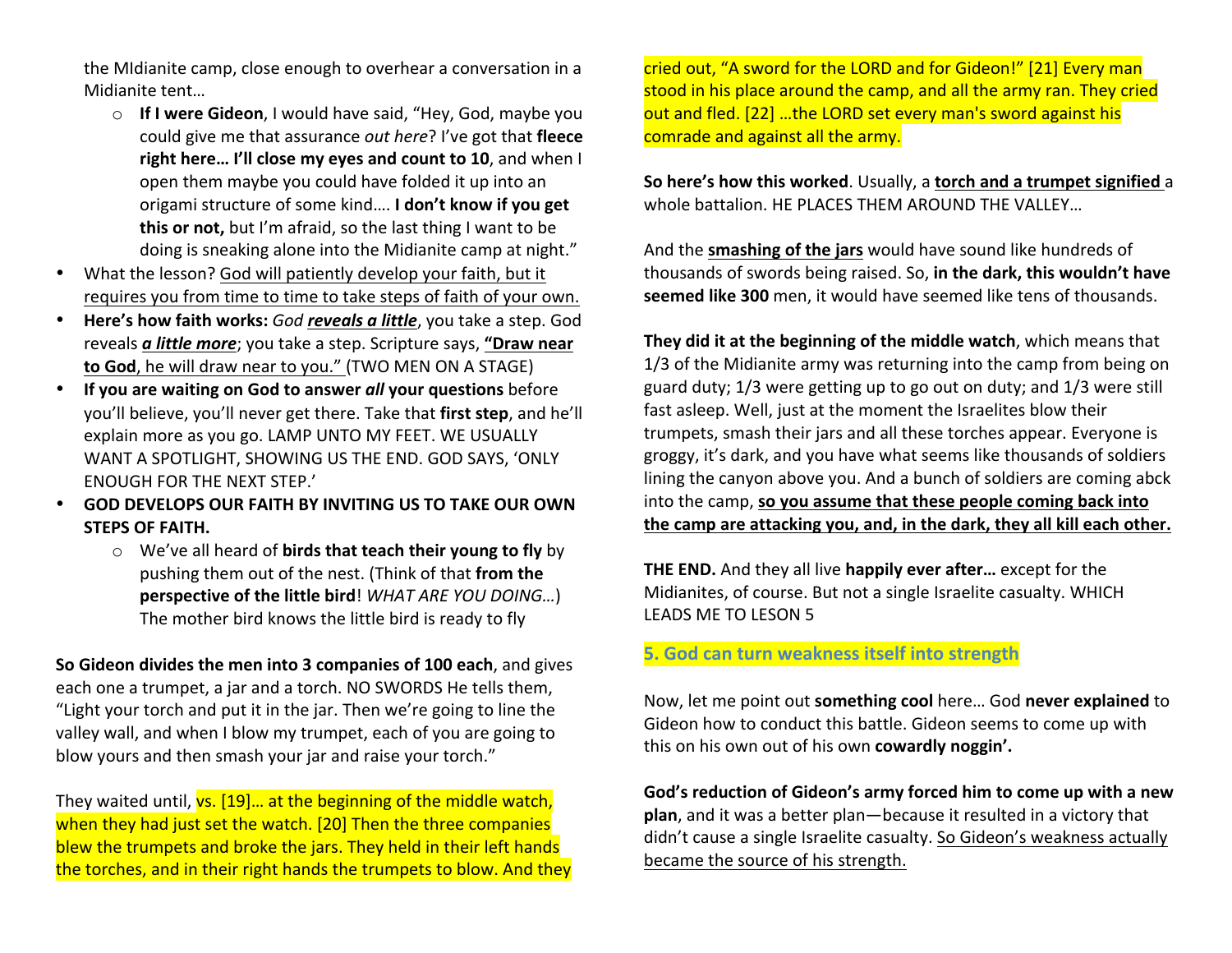Often, in weakness, God can reorganize your whole life, for the better! "TELL A BETTER STORY." What he wanted was a fix for this...

### **6. Join Jesus wherever he is**

- Gideon's whole life can be summarized, to me, as "Join Jesus where he is." IT'S BETTER TO BE WITH JESUS BEFORE THE MOST IMPOSSIBLE ARMY ALL BY YOURSELF THAN TO HAVE THAT MASSIVE ARMY ON YOUR SIDE WITHOUT JESUS.
- Christian maturity is when you learn to say: I'll go anywhere with Jesus and wouldn't want to be anywhere without him.
- The mature Christian know **Jesus + nothing = everything**.
- They say, "In Christ, I can give up all that I have because in Christ, *I* already have all that *I* need." So the question, God, is where do you want me? I want to be with you.
- *"All God's giants have been weak men who did great things for God because they reckoned on God being with them."* **Hudson Taylor**
	- o *3 stages to every one of God's work: impossible; difficult; done.*
	- $\circ$  **THAT'S WHERE SOME OF YOU ARE. IMPOSSIBLE.**

Well... I'D LOVE to put a period right there and end Gideon's life. **Unfortunately, I can't. Gideon's story doesn't end well.** At the end of his life, he seems to **get proud**... his power and success go to his head—he starts reading his own press releases.

### He starts using his position for personal vendettas.

He makes an idol commemorating his victories and the Israelites start worshipping it too.

#### **MUSIC**

You'll have to **come back for that** next week, but **for right now** I just want to say... the greatest danger you will ever face is getting out of a posture of weakness.

• Christians more often than not will pass the test of adversity; it is the **test of prosperity** that they fail.

When you get strong, and think to yourself, "I have all that I need," that's when you fall apart. *Never forget where you were* when God *found you;* or the grace he showed to you and how much you owe to that grace...

Beware that after the greatest spiritual victories you can slide right **back down into the hole** from whence you came.

# **Conclusion:**

**Christianity begins with**, "I'm not righteous enough to save myself." It continues every day for the rest of your life with, "I need God's power for every good thing in my life."

### Could I ask you to spend a few moments in the presence of the Holy **Spirit? BOW YOUR HEADS**

- Maybe God has been bringing you to a **moment of weakness** and maybe you sense some of what he's been trying to teach you?
	- $\circ$  I'll be your security. I'll be your ever-faithful companion. I'll be your justification and your righteousness. Your glory, the lifter of your head.
- Or maybe God has delivered you from weakness in the past, but you realize you've slipped back into a sense of *independence* from God! God is telling you WAKE UP! Don't make me do **something drastic.**
- Or maybe you've never begun that journey... you've never realized **how hopeless you are** without God.
	- o The **two things you can never overcome** on your own are sin and death. You can't release yourself from the curse of sin or deliver yourself from the power of death.
	- o Jesus **did both of those for you**. He died in your place suffering the curse for your sin and overcame death for you in his resurrection.